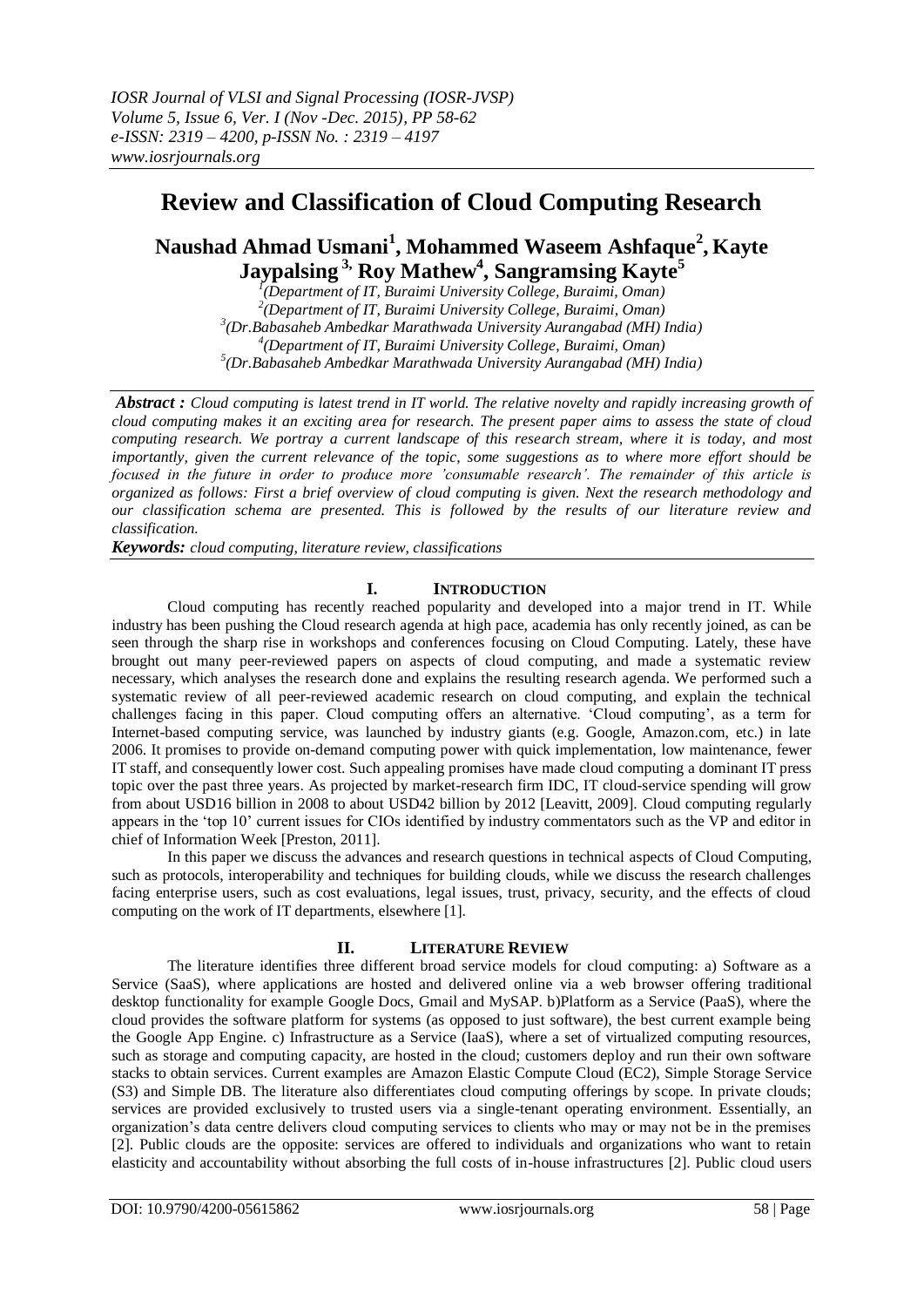are by default treated as untrustworthy. There are also hybrid clouds combining both private and public cloud service offerings [3].

This section includes survey conducted by international data corporation (IDC). It shows the strength of cloud computing to be implemented in IT industry and gives the potential inspiration to CSP. The section contains the survey related to the growth of cloud, security aspect, cloud is the first priority to the vendors, revenue report, future and current usage, state of cloud to the IT users and popularity survey of cloud computing.

a) SaaS Vendor Revenue: The Table 1 shows the cloud growth 2015 [4].

| таріс т. бааб з спибі техспис |       |                                     |
|-------------------------------|-------|-------------------------------------|
|                               |       | SaaS Market<br><b>Share 1H 2015</b> |
| <b>Salesforce</b>             | 2633  | 10.8%                               |
| <b>Microsoft</b>              | 1940  | 7.9%                                |
| <b>Adobe</b>                  | 1487  | 6.1%                                |
| SAP                           | 1201  | 4.9%                                |
| Oracle                        | 762   | 3.1%                                |
| <b>IBM</b>                    | 664   | 2.7%                                |
| Workdav                       | 425   | 1.7%                                |
| <b>Athena Health</b>          | 407   | 1.7%                                |
| Cisco                         | 407   | 1.7%                                |
| <b>Service Now</b>            | 343   | 1.4%                                |
| <b>Citrix</b>                 | 347   | 1.4%                                |
| <b>Others</b>                 | 13812 | 56.65                               |
| Total                         | 24407 |                                     |

|  | Table 1: SaaS Vendor Revenue |
|--|------------------------------|
|--|------------------------------|

### **b) Definition of Cloud Computing**

A large pool of easily usable and accessible virtualized resources (such as hardware, development platforms and/or services). These resources can be dynamically reconfigured to adjust to a variable load (scale), allowing also for an optimum resource utilization. This pool of resources is typically exploited by a pay-per-use model in which guarantees are offered by the infrastructure provider by means of customized SLAs. [Vaquero, Rodero–Merino, Caceres, and Lindner, 2009]

- The NIST definition is one of the clearest and most comprehensive definitions of cloud computing and is widely referenced in US government documents and projects. This definition describes cloud computing as having five essential characteristics, three service models, and four deployment models. The essential characteristics are:
- On-demand self-service: computing resources can be acquired and used at anytime without the need for human interaction with cloud service providers. Computing resources include processing power, storage, virtual machines etc.
- Broad network access: the previously mentioned resources can be accessed over a network using heterogeneous devices such as laptops or mobiles phones.
- Resource pooling: cloud service providers pool their resources that are then shared by multiple users. This is referred to as multi-tenancy where for example a physical server may host several virtual machines belonging to different users.
- Rapid elasticity: a user can quickly acquire more resources from the cloud by scaling out. They can scale back in by releasing those resources once they are no longer required.
- Measured service: resource usage is metered using appropriate metrics such monitoring storage usage, CPU hours, bandwidth usage etc.

The above characteristics apply to all clouds but each cloud provides users with services at a different level of abstraction, which is referred to as a service model in the NIST definition. The three most common service models are:

 Software as a Service (SaaS): this is where users simply make use of a web-browser to access software that others have developed and offer as a service over the web. At the SaaS level, users do not have control or access to the underlying infrastructure being used to host the software. Salesforce's Customer Relationship Management software3 and Google Docs4 are popular examples that use the SaaS model of cloud computing.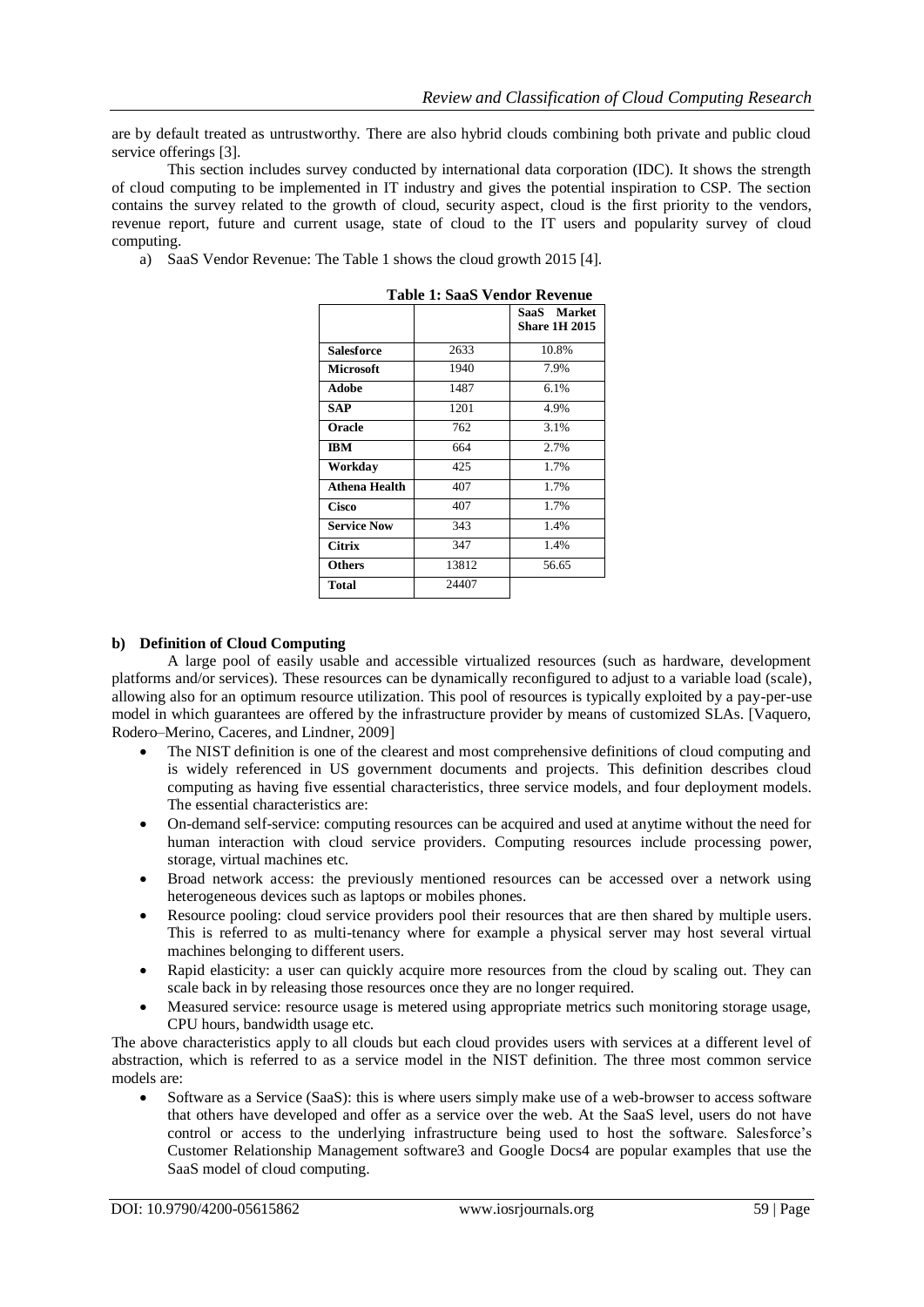- Platform as a Service (PaaS): this is where applications are developed using a set of programming languages and tools that are supported by the PaaS provider. PaaS provides users with a high level of abstraction that allows them to focus on developing their applications and not worry about the underlying infrastructure. Just like the SaaS model, users do not have control or access to the underlying infrastructure being used to host their applications at the PaaS level. Google App Engine5 and Microsoft Azure6 are popular PaaS examples.
- Infrastructure as a Service (IaaS): this is where users acquire computing resources such as processing power, memory and storage from an IaaS provider and use the resources to deploy and run their applications. In contrast to the PaaS model, the IaaS model is a low level of abstraction that allows users to access the underlying infrastructure through the use of virtual machines. IaaS gives users more flexibility than PaaS as it allows the user to deploy any software stack on top of the operating system. However, flexibility comes with a cost and users are responsible for updating and patching the operating system at the IaaS level. Amazon Web Services" EC2 and S37 are popular IaaS examples.
- Private cloud: a cloud that is used exclusively by one organisation. The cloud may be operated by the organisation itself or a third party. The St Andrews Cloud Computing Co-laboratory8 and Concur Technologies are example organisations that have private clouds.
- Public cloud: a cloud that can be used (for a fee) by the general public. Public clouds require significant investment and are usually owned by large corporations such as Microsoft, Google or Amazon.
- Community cloud: a cloud that is shared by several organisations and is usually setup for their specific requirements. The Open Cirrus cloud testbed could be regarded as a community cloud that aims to support research in cloud computing.
- Hybrid cloud: a cloud that is setup using a mixture of the above three deployment models. Each cloud in a hybrid cloud could be independently managed but applications and data would be allowed to move across the hybrid cloud. Hybrid clouds allow cloud bursting to take place, which is where a private cloud can burst-out to a public cloud when it requires more resources.

### **III. RESEARCH METHODOLOGY**

The reviews the research that describes technological aspects of research in cloud computing. This starts with a look at lessons to be learnt from related fields of research. In the following, standards and interfaces in cloud computing as well as interoperability between different cloud systems are explained. Then, techniques for designing and building clouds are summarised, which include advances in management software, hardware provisioning, and simulators that have been developed to evaluate design decisions and cloud management choices. This is rounded up by presenting new use-cases that have become possible through cloud computing.

Voas and Zhang identified cloud computing as the next computing paradigm that follows on from mainframes, PCs, networked computing, the internet and grid computing. These developments are likely to have similarly profound effects as the move from mainframes to PCs had on the ways in which software was developed and deployed. One of the reasons that prevented grid computing from being widely used was the lack of virtualization that resulted in jobs being dependant on the underlying infrastructure. This often resulted in unnecessary complexity that had an effect on wider adoption. Ian Foster – who was one of the pioneers of grid computing – compared cloud computing with grid computing and concluded that although the details and technologies of the two are different, their vision is essentially the same. This vision is to provide computing as a utility in the same way that other public utilities such as gas and electricity are provided. In fact the dream of utility computing has been around since the 1960s and advocated by the likes of John McCarthy and Douglas Parkhill. For example, the influential mainframe operating system Multics had a number of design goals that are remarkably similar to the aims of current cloud computing providers. These design goals included remote terminal access, continuous operational provision (inspired by electricity and telephone services), scalability, reliable file systems that users trust to store their only copy of files, information sharing controls, and an ability to support different programming environments. Therefore it is unsurprising that many people compare cloud computing to mainframe computing. However, it should be noted that although many of the ideas are the same, the user experience of cloud computing is almost completely the opposite of mainframe computing. Mainframe computing limited people's freedom by restricting them to a very rigid environment; cloud computing expands their freedom by giving them access to a variety of resources and services in a self-service manner.

### **a) Technological Issues**

This category focuses on technology details of cloud computing. Articles in this category are produced by researchers who see cloud computing as a white-box and are interested in its components and mechanisms. Six categories are related to technological issues.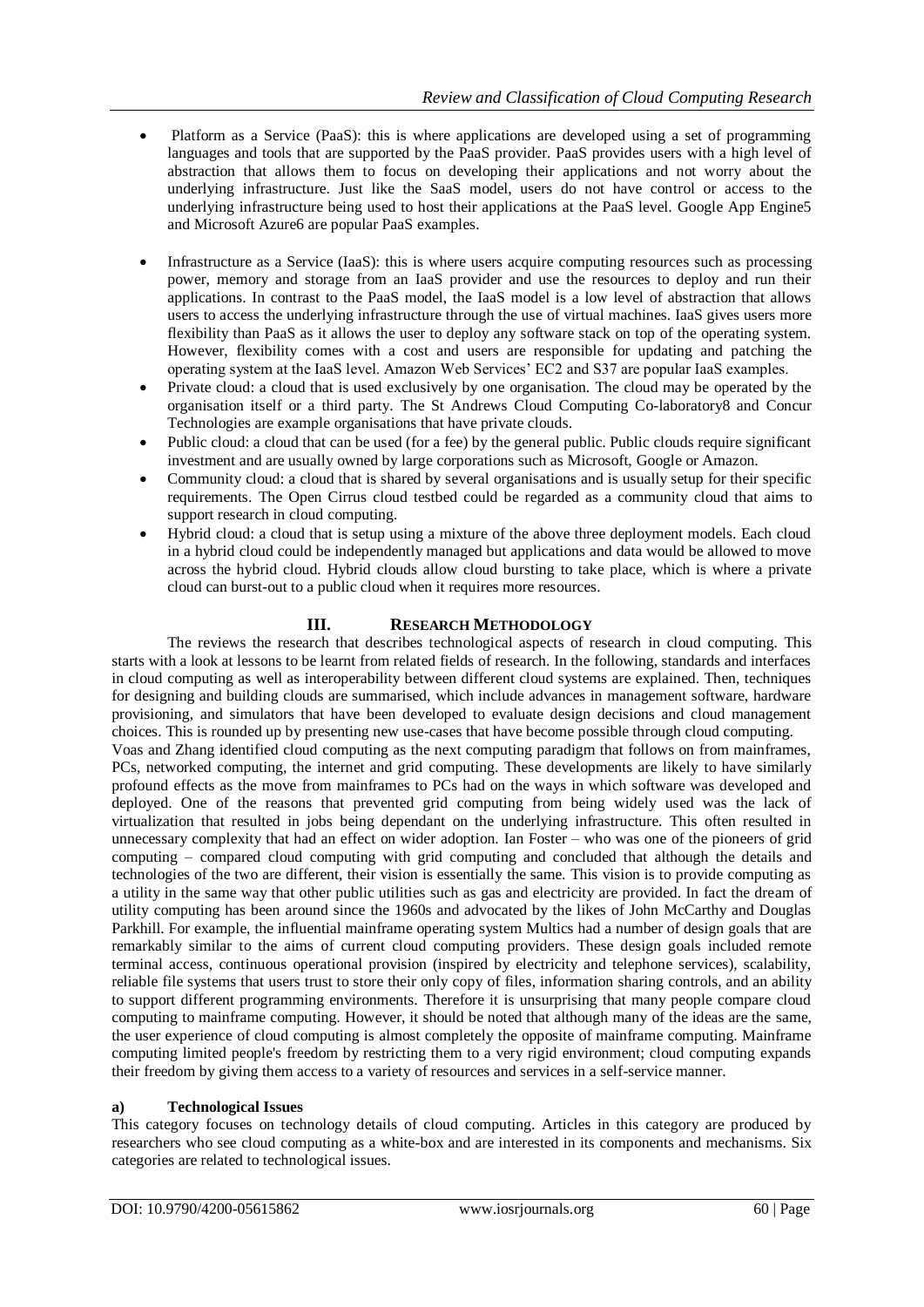- Cloud Performance: This subcategory covers articles focusing on the evaluation and optimisation of the performance of the clouds.
- Data Management: This subcategory includes specific issues associated with the large scale, distributed data processing in the clouds
- Data Centre Management: This subcategory looks into the foundational enabler of cloud computing, the data centres. Articles in this category concentrate on energy efficiency, power conservation, and environmental considerations in the design of data centers.
- Software Development: This subcategory represents a stream of software developer-oriented research. Articles in this subcategory range from generic discussions on developing distributed and parallel software in cloud computing environments.
- Service Management: As an emerging research theme focusing on the administration of cloud computing services, this subcategory includes articles exclusively targeting aspects such as service lifecycle in the cloud.
- Security: Cloud security has been a common concern for the public.

#### **b) Business Issues**

In this category contains articles that provide a general view of cloud computing practice and research, with an aim to provide a general understanding of this area rather than to focus on any specific facet of it. These articles can be further classified into two subcategories.

- Foundational/Introductions: ontains articles that introduce foundational concepts and components of cloud computing. Such introductory articles provide definitions and outline key features of cloud computing.
- Predictions: This subcategory contains articles focusing on forecasting the future of cloud computing and suggesting potential implications. Some project the technical and managerial effects of cloud computing on network and software vendors.

#### **c) Domains and Applications**

In that category consists of articles which discuss the impact of cloud computing on particular domains or applications.

- E-Science: targets the implications of cloud computing for the e-Science community, which has long been yearning for infinite computing power. E-Science refers to the scientific disciplines (i.e. earth science, bio-informatics, particle physics, etc.).
- E-Government: This subcategory discusses the potential of cloud computing for governments. Governments are more hesitant than businesses to adopt cloud computing services
- Education: This subcategory focuses on the impact of cloud computing on educational institutes, especially those in the higher education sector. Operating and maintaining IT infrastructure has cost universities enormous amounts of money; hence, some argue that by adopting cloud-based solutions, such money could be saved and used in places more meaningful to the students and teachers
- Mobile Computing: In that subcategory contemplates the potential of combining cloud computing and mobile technologies
- Open Source: This subcategory looks into merging the two paradigms―cloud computing and open source—to build open clouds. The key theme is the proposal that to ensure that the Internet becomes an interoperable "network of networks", cloud platforms should be built on open standards, open interface, and open source software
- Other Domains: This subcategory contains articles which each represent a stand-alone topic relevant to the application of cloud computing. Topics include using cloud computing for improving analysing and reasoning capabilities of semantic search engines.

## **IV. CLOUD COMPUTING TECHNOLOGIES**

**a) Microsoft Cloud Technologies**

Microsoft is a foremost provider of cloud technologies and applications with results that matches with all type of business needs. It provides all type of services whether it is PaaS, IaaS or SaaS.

### **b) Oracle Cloud Technologies**

Oracle also provides the complete enterprise read public cloud solution including IaaS, PaaS and SaaS. With this you only need to concentrate on your business without worrying about IT management .oracle offers the following services